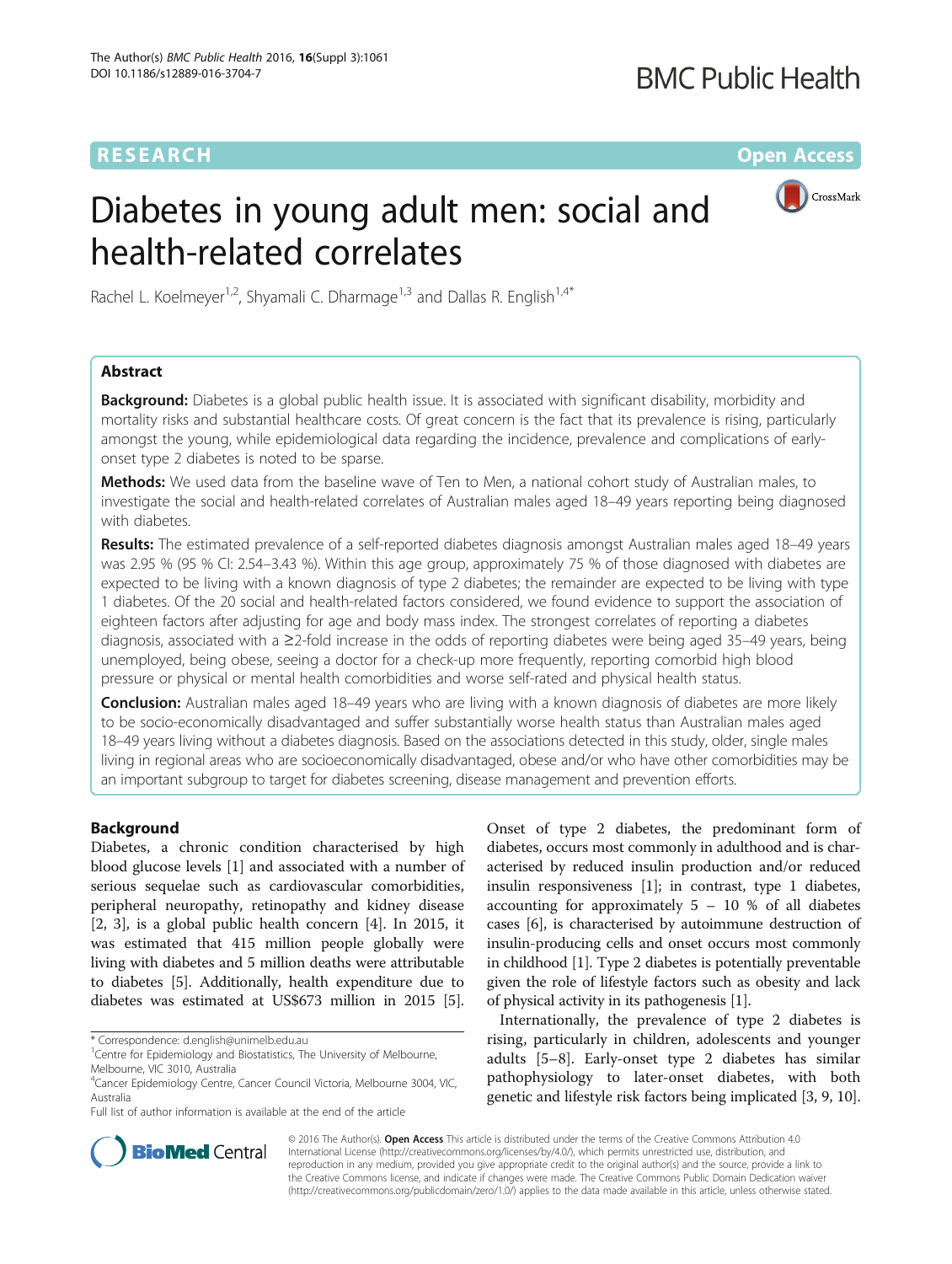However, recent evidence suggests that early-onset diabetes is more aggressive, associated with more rapid decline in beta-cell function, greater likelihood of insulin therapy and greater risk of comorbidities and death [[10](#page-6-0)–[13\]](#page-6-0). Epidemiological data regarding the incidence and prevalence of early-onset type 2 diabetes and its associated complications is sparse [[3, 10](#page-6-0)]. While some international studies have investigated early-onset diabetes [\[11](#page-6-0), [14](#page-6-0)–[17](#page-6-0)], as far as we are aware, early-onset diabetes has only been specifically investigated in Australia in an Indigenous population [[18\]](#page-6-0). The prevalence of type 2 diabetes is higher in men compared with women [[6, 19\]](#page-6-0), making males a priority population for disease prevention efforts.

In this paper, we use data from the baseline wave of Ten to Men, a national longitudinal study on male health, to investigate the social and health-related correlates of selfreported diabetes in younger adult males, with a view to identifying a subgroup of Australian males and priority risk factors to target for disease prevention efforts and optimal management of diabetes in young men.

# Methods

#### Ten to men

The design, setting and characteristics of participants of the Ten to Men study are reported elsewhere in this issue [\[20\]](#page-6-0). In brief, Australian males aged 10–55 years were recruited in 2013 and 2014 via household recruitment from the Australian Statistical Geography Standard (ASGS) [\[21\]](#page-6-0) major city, inner regional and outer regional areas of Australia. The sampling plan was designed to oversample males living in inner and outer regional areas. The final sample was drawn from 622 SA1s (a sampling unit defined within the ASGS [[21\]](#page-6-0)), including 363 major city SA1s, 144 inner regional SA1s and 115 outer regional SA1s. A total of 104,484 households were approached, from which 15,988 Australian males were recruited, resulting in a response fraction of 35 % by confirmed in-scope males.

# The current analysis

This analysis is based on men aged 18 to 49 years at baseline. All participants answered a self-completed questionnaire about their physical and mental health status, healthrelated behaviours, family and social life and health service use. Copies of the questionnaires are available online [\[22\]](#page-6-0).

# Variables

# Outcome variable

Two questions were asked about diabetes: "Has a doctor or other health professional ever told you that you had this condition?" and "Have you been treated for or had symptoms of this condition in the past 12 months?" For the purpose of this study, diabetes was defined as

reporting ever being diagnosed with diabetes by a doctor or health professional. The questions did not differentiate type 1 and type 2 diabetes; however, based on data from the Australian Health Survey, Australia's largest national health survey [\[23\]](#page-6-0), it is anticipated that approximately one-quarter of respondents in the 18–49 year age group would have been diagnosed with type 1 diabetes and approximately three-quarters would have been diagnosed with type 2 diabetes [[24](#page-6-0)].

# Potential correlates

Sociodemographic variables included age, country of birth, parents' country of birth, region of residence, marital status, highest education level, employment status, before-tax household income and number of life events experienced in the past 12 months. Region of residence was classified in accordance with the ASGS [[21\]](#page-6-0).

Health-related behaviour measures included smoking status, fruit and vegetable consumption, level of physical activity in the last week (measured using the Active Australia Survey [\[25\]](#page-6-0)), body mass index (BMI; derived from selfreported height and weight and classified into healthy weight range or below, BMI  $\leq 25$  kg/m<sup>2</sup>; overweight, BMI 25 - <30 kg/m<sup>2</sup>; obese, BMI ≥30 kg/m<sup>2</sup> or missing), and frequency of visiting a family doctor for a check-up.

Health and wellbeing status variables included self-rated health, the physical component score (PCS) and mental component score (MCS) measures from the SF-12 [[26](#page-6-0)], self-reported lifetime diagnosis of potential comorbidities (angina, anxiety disorder, arthritis, asthma, chronic bronchitis, chronic obstructive pulmonary disease, cancer, cataract, depression, eczema, high blood pressure, high cholesterol, heart attack, heart failure, schizophrenia, sleep apnoea and stroke) and subjective wellbeing, as measured using the Personal Wellbeing Index for Adults (English PWI-A, 4<sup>th</sup> edition; PWI SWS) [\[27, 28](#page-6-0)].

# Statistical methods

Descriptive statistics were used to report the proportion of Australian males with particular social and healthrelated characteristics who reported a diabetes diagnosis. The association of the social and health-related variables with reporting diabetes were assessed using logistic regression, with and without adjustment for key type 2 diabetes risk factors (age: age </ $\ge$  35 years; BMI: nonobese, obese and missing). To assess differences in the prevalence of diabetes based on comorbidity status, the proportion of respondents with and without a lifetime diagnosis of each comorbidity who reported diabetes was calculated using survey design commands to adjust for the survey design and apply population weights and then directly standardised to the age distribution of the 2011 Census population of Australian males aged 18–49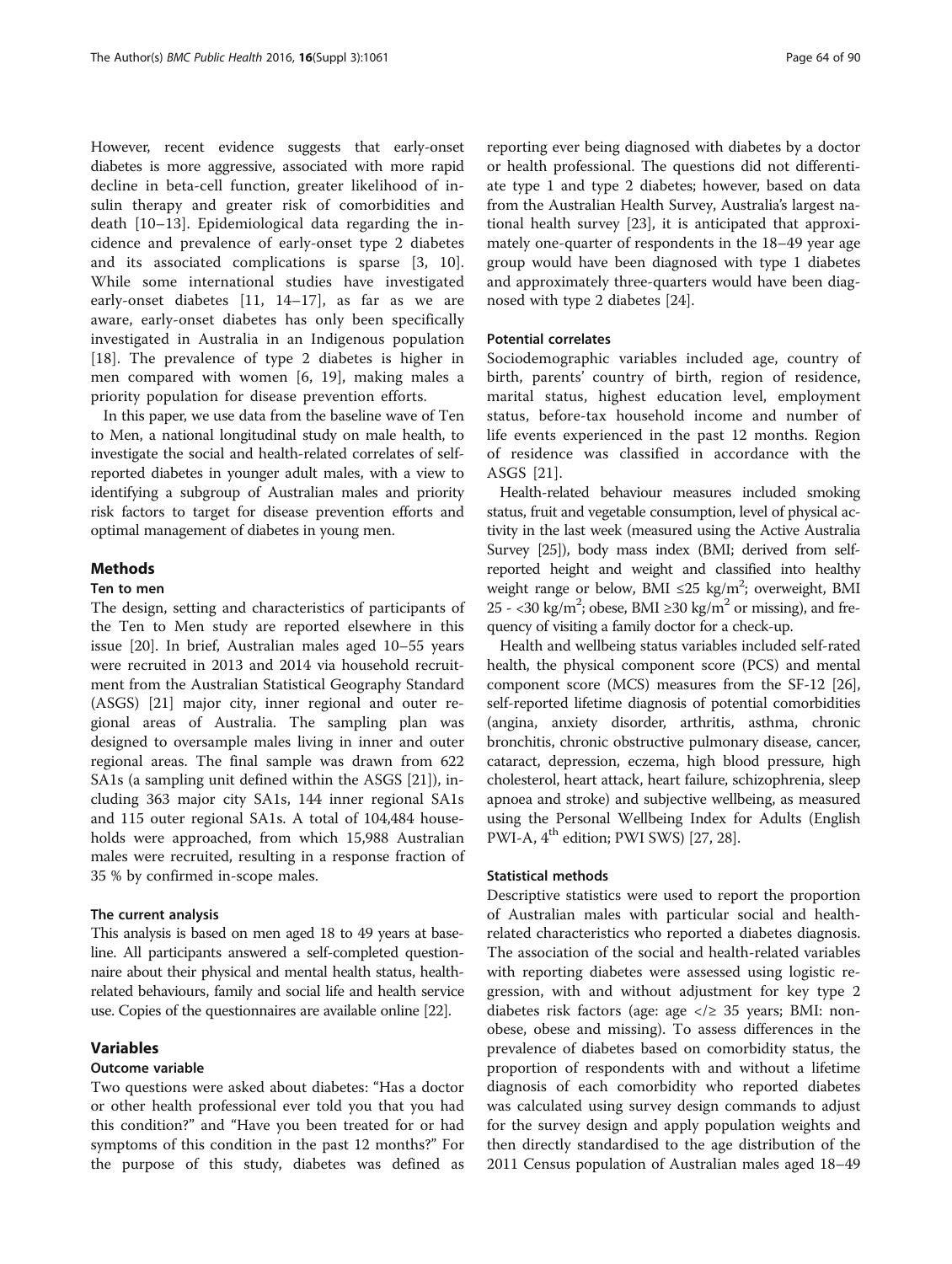years [\[29\]](#page-6-0) and using the age groups 18–24 years, 25–34 years, 35–44 years and 45–49 years.  $\chi^2$  tests were used to assess the statistical evidence of a difference in the proportions. Missing data were excluded from the analysis except when adjusting for BMI. Most variables had a low level of missing data, with an average proportion of 2.8 % missing data per variable. Four variables had >5 % missing data: highest education level (6.5 %), level of physical activity in the last week (10.4 %), BMI (12.7 %) and before-tax household income (15.8 %). All analyses were conducted using StataSE 13.1 (Stata Corp LP, College Station, TX, USA).

# Results

#### Prevalence of diabetes in younger Australian males

There were 11,307 males aged 18–49 years, of whom 11,075 provided data on whether or not they had ever been diagnosed with diabetes (97.9 %). A history of diabetes was reported by 334 males, of whom 85.6 % reported treatment for or symptoms of diabetes in the 12 months prior to baseline. After taking account of the survey design and using population weights, this equated to an estimated population prevalence of ever being diagnosed with diabetes of 2.95 % (95 % CI: 2.54 – 3.43 %).

#### Social correlates of reporting diabetes

Table [1](#page-3-0) provides an overview of the social correlates of reporting diabetes, before and after adjusting for age and BMI. Even after adjustment for age and BMI, there was moderate to strong statistical evidence of associations between all social factors other than education and increased odds of reporting diabetes. Particular social characteristics found to be associated with increased odds of reporting diabetes included being aged ≥35 years, being born in or having parents who were born in a country associated with increased risk of diabetes, living in a regional area, being unemployed, reporting a weekly before-tax income of < AU\$100,000 and having had a higher than average number of life events. The strongest correlates of reporting diabetes, associated with a  $\geq 2$ fold difference in the odds of reporting diabetes were being aged 35–49 years and reporting being unemployed.

# Health-related correlates of reporting a diabetes diagnosis

Table [2](#page-4-0) provides an overview of the health-related correlates of reporting a diabetes diagnosis, before and after adjusting for age and BMI. All factors considered, other than daily fruit and vegetable consumption, were found to be associated with increased or decreased odds of reporting diabetes, after adjusting for age and BMI. Reporting current smoking, a sedentary lifestyle, obesity, ever being diagnosed with high blood pressure, an above-average number of comorbidities and more frequent check-ups

with a doctor were associated with increased odds of reporting diabetes. In contrast, males aged 18–49 years who were in better health (reported good to excellent health, an average or above physical or mental component score and/or an average or above subjective wellbeing score) were substantially less likely to report diabetes, indicating that younger Australian males living with diabetes had significantly worse health and wellbeing status. The strongest health-related correlates of reporting diabetes, associated with a ≥2-fold change in the odds of reporting diabetes were reporting being obese, having other comorbidities, physical health status and frequency of check-ups with their doctor.

#### Proportion reporting diabetes by comorbidity status

Table [3](#page-5-0) provides details of the proportion of males reporting diabetes based on their comorbidity status. Of the potential comorbidities, there was strong statistical evidence that males who reported being diagnosed with all but two other comorbidities assessed (asthma and eczema), were more likely to report diabetes, after adjusting for age using direct standardisation. This included both physical and mental health comorbidities.

#### **Discussion**

Approximately one in 33 men aged 18–49 years were living with a known diagnosis of diabetes, equating to an estimated population prevalence of 2.95 % in Australian men aged 18–49 years. Of the twenty social and healthrelated factors considered, we found evidence that eighteen were associated with a known diagnosis of diabetes. The strongest correlates of diabetes, associated with a ≥2-fold increase in the odds of diabetes were being aged 35–49 years, being unemployed, being obese, seeing a doctor for a check-up more frequently, reporting comorbid high blood pressure or physical or mental health comorbidities and worse self-rated and physical health status.

Particularly notable findings are the inequities that younger adult males living with diabetes appear to face in terms of their socioeconomic circumstances (more likely to be unemployed and have a lower income) and health status (significantly worse physical and mental health status with greater likelihood of reporting most other comorbidities after adjusting for age distribution), despite still being relatively young. Based on this study, younger adult males living with diabetes are likely to experience a number of comorbidities, both physical and mental, and are therefore likely to have complex healthcare needs. Our findings are generally consistent with other studies in terms of known risk factors for type 2 diabetes [\[3](#page-6-0), [30](#page-6-0)], increased prevalence of a number of comorbidities commonly associated with diabetes [\[5](#page-6-0), [10, 11\]](#page-6-0) and the health system burden associated with diabetes [[3](#page-6-0), [5](#page-6-0)]. This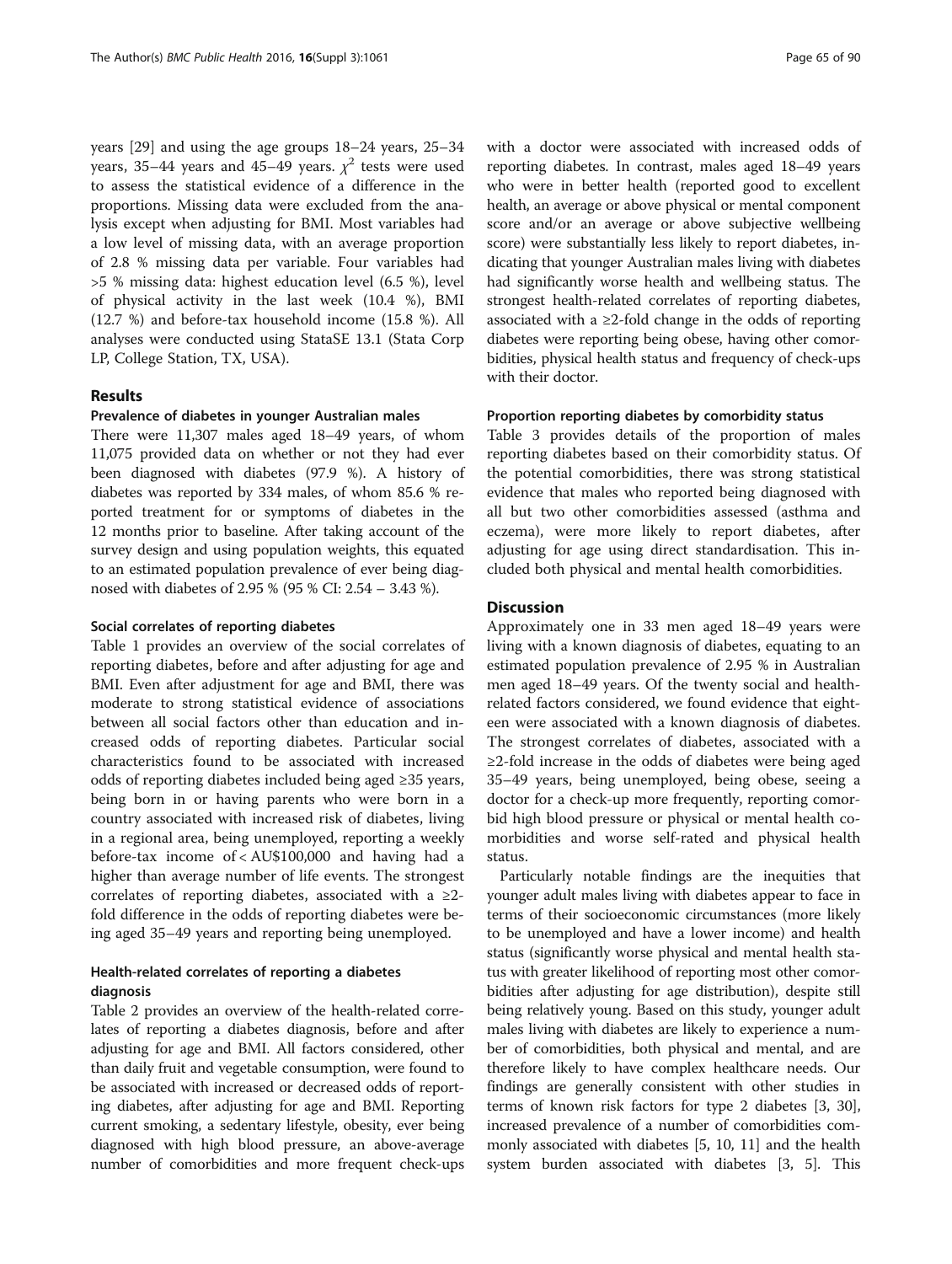| Potential correlate                                 | Proportion Reporting<br>Diabetes (%) | Association with Reporting Diabetes <sup>a</sup><br>Odds Ratio (95 % Confidence Interval; p value) |                              |  |
|-----------------------------------------------------|--------------------------------------|----------------------------------------------------------------------------------------------------|------------------------------|--|
|                                                     |                                      | Unadjusted                                                                                         | Adjusted <sup>b</sup>        |  |
| Known risk factors                                  |                                      |                                                                                                    |                              |  |
| Age                                                 |                                      |                                                                                                    |                              |  |
| $18 - 24$ years, $n = 1,951$                        | 1.44                                 | 1.0 (Not Applicable)                                                                               | 1.0 (Not Applicable)         |  |
| $25 - 34$ years, $n = 3,035$                        | 1.55                                 | $1.08$ (0.67 - 1.73; 0.748)                                                                        | $1.0$ (0.62 - 1.60; 0.991)   |  |
| $35 - 44$ years, $n = 4,053$                        | 3.45                                 | $2.46$ (1.63 - 3.70; <0.001)                                                                       | $2.16$ (1.42 - 3.27; <0.001) |  |
| 45 - 49 years, $n = 2,036$                          | 5.84                                 | 4.3 $(2.81 - 6.47; < 0.001)$                                                                       | $3.61$ (2.36 - 5.51; <0.001) |  |
| County of birth                                     |                                      |                                                                                                    |                              |  |
| At risk region <sup>c</sup> , $n = 1,245$           | 3.94                                 | $1.37(1.0 - 1.87; 0.045)$                                                                          | $1.75(1.28 - 2.41; 0.001)$   |  |
| Other country, $n = 9,823$                          | 2.90                                 | 1.0 (Not Applicable)                                                                               | 1.0 (Not Applicable)         |  |
| Parents' country of birth                           |                                      |                                                                                                    |                              |  |
| Not from at risk region <sup>c</sup> , $n = 9,073$  | 2.90                                 | 1.0 (Not Applicable)                                                                               | 1.0 (Not Applicable)         |  |
| One from at risk region <sup>c</sup> , $n = 340$    | 3.24                                 | $1.12$ (0.61 - 2.07; 0.717)                                                                        | $1.25(0.67 - 2.34; 0.474)$   |  |
| Both from at risk region <sup>c</sup> , $n = 1,518$ | 3.62                                 | $1.26$ (0.94 - 1.69; 0.127)                                                                        | $1.54$ (1.14 - 2.08; 0.005)  |  |
| Other Potential Correlates                          |                                      |                                                                                                    |                              |  |
| ASGS region of residence                            |                                      |                                                                                                    |                              |  |
| Major city, $n = 6,503$                             | 2.77                                 | 1.0 (Not Applicable)                                                                               | 1.0 (Not Applicable)         |  |
| Inner regional, $n = 2,510$                         | 3.82                                 | $1.40(1.09 - 1.80; 0.009)$                                                                         | $1.29(1.0 - 1.67; 0.048)$    |  |
| Outer regional, $n = 2,053$                         | 2.83                                 | $1.02$ (0.76 - 1.38; 0.891)                                                                        | $0.90$ (0.67 - 1.22; 0.503)  |  |
| Marital status                                      |                                      |                                                                                                    |                              |  |
| Married/de facto rel., $n = 7,136$                  | 3.11                                 | 1.0 (Not Applicable)                                                                               | 1.0 (Not Applicable)         |  |
| Previously married, $n = 555$                       | 4.86                                 | $1.59(1.06 - 2.40; 0.026)$                                                                         | $1.40(0.92 - 2.11; 0.114)$   |  |
| Never married, $n = 3,308$                          | 2.51                                 | $0.80$ (0.62 - 1.03; 0.090)                                                                        | $1.44$ (1.08 - 1.92; 0.013)  |  |
| Highest education level                             |                                      |                                                                                                    |                              |  |
| Bachelor degree or higher, $n = 2,788$              | 2.73                                 | 1.0 (Not Applicable)                                                                               | 1.0 (Not Applicable)         |  |
| Non-degree qualification, $n = 4,836$               | 3.02                                 | $1.11$ (0.84 - 1.47; 0.464)                                                                        | $0.92$ (0.69 - 1.23; 0.575)  |  |
| Secondary school or less, $n = 2,766$               | 3.25                                 | $1.20$ (0.88 - 1.64; 0.249)                                                                        | $1.13$ (0.82 - 1.56; 0.449)  |  |
| Employment status                                   |                                      |                                                                                                    |                              |  |
| Employed, $n = 9,292$                               | 2.49                                 | 1.0 (Not Applicable)                                                                               | 1.0 (Not Applicable)         |  |
| Unemp. (looking for work), $n = 962$                | 5.30                                 | $2.20$ (1.61 - 3.0; < 0.001)                                                                       | $2.75$ (1.99 - 3.80; <0.001) |  |
| Unemp. (not looking), $n = 589$                     | 6.96                                 | $2.93$ (2.08 - 4.14; < 0.001)                                                                      | $2.94$ (2.07 - 4.20; <0.001) |  |
| Before-Tax Income                                   |                                      |                                                                                                    |                              |  |
| AU\$100 K+, $n = 4,422$                             | 2.40                                 | 1.0 (Not Applicable)                                                                               | 1.0 (Not Applicable)         |  |
| AU\$60 K - < AU\$100 K, $n = 2,637$                 | 3.19                                 | $1.34$ (1.0 - 1.79; 0.048)                                                                         | $1.39$ (1.03 - 1.86; 0.029)  |  |
| < AU\$60 K, $n = 2,291$                             | 3.97                                 | $1.68$ (1.27 - 2.24; <0.001)                                                                       | $1.93(1.44 - 2.59; < 0.001)$ |  |
| Above-average number of life events, $n = 163$      | 3.18                                 | $1.14$ (0.92 - 1.43; 0.236)                                                                        | $1.28$ (1.02 - 1.60; 0.035)  |  |

# <span id="page-3-0"></span>**Table 1** Social correlates of reporting diabetes  $(n = 11,075)$

<sup>a</sup>Where not stated, the reference category is the absence of the characteristic

<sup>b</sup>After adjusting for age and body mass index

<sup>c</sup>Countries/regions associated with increased risk of diabetes: Asia, Middle East, North Africa or Southern Europe

includes the association of worse socioeconomic status [[31](#page-6-0)], cardiovascular comorbidities [[11](#page-6-0)] and worse physical and mental health with a known diabetes diagnosis [[32](#page-6-0)]. Our study is unusual in terms of exploring the association of diabetes with a more general set of comorbidities and

health status measures and exploring socioeconomic correlates in greater depth.

This study has some limitations. Our analyses were based on self-report data, such that some respondents may have been misclassified as living without diabetes or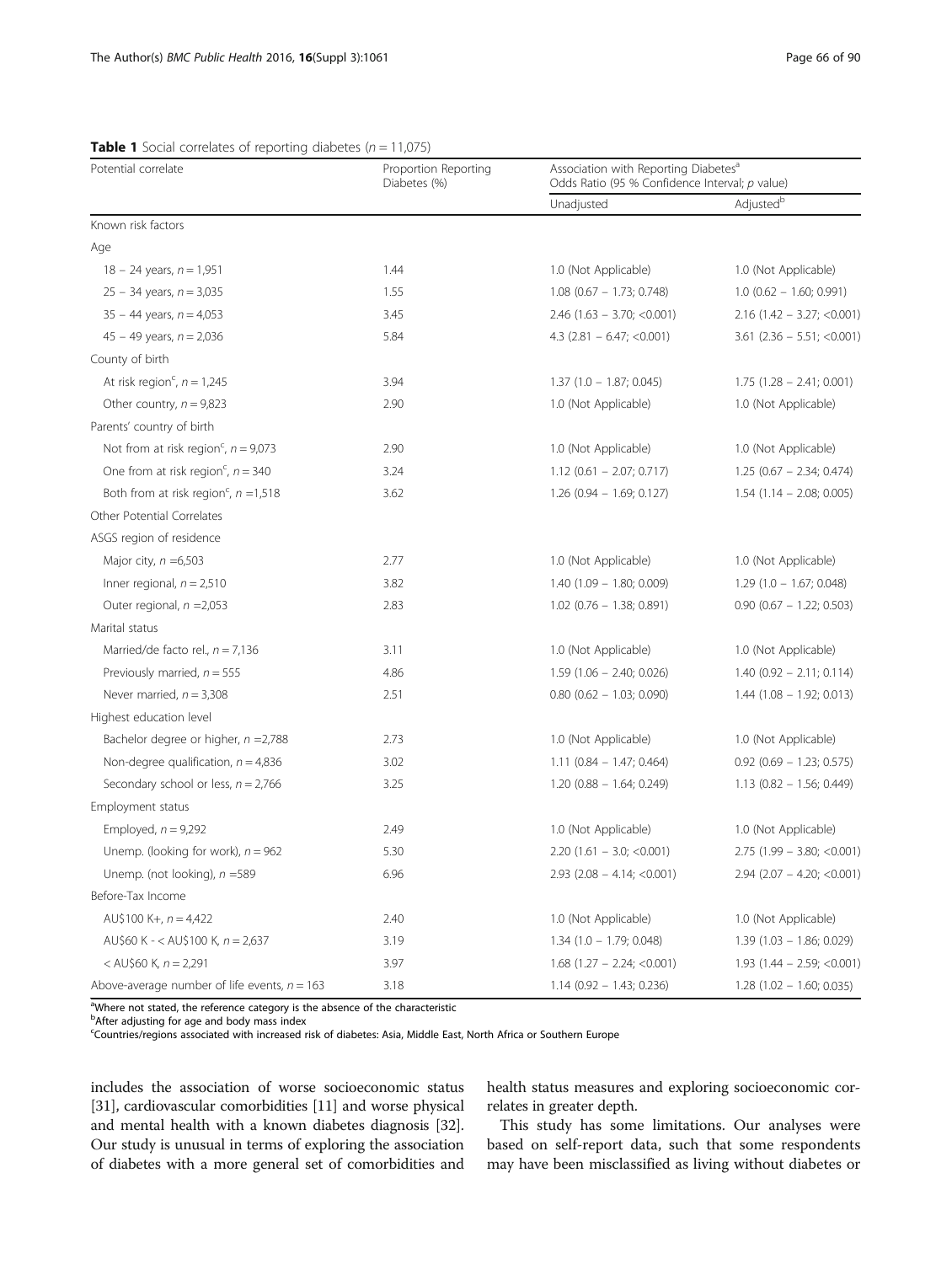| Potential correlate                                        | Proportion Reporting<br>Diabetes (%) | Association with Reporting Diabetes <sup>a</sup><br>Odds Ratio (95 % Confidence Interval; p value) |                               |
|------------------------------------------------------------|--------------------------------------|----------------------------------------------------------------------------------------------------|-------------------------------|
|                                                            |                                      | Unadjusted                                                                                         | Adjusted <sup>b</sup>         |
| Known Risk Factors                                         |                                      |                                                                                                    |                               |
| Smoking status                                             |                                      |                                                                                                    |                               |
| Never smoked, $n = 6,320$                                  | 2.52                                 | 1.0 (Not Applicable)                                                                               | 1.0 (Not Applicable)          |
| Ex-smoker, $n = 2,415$                                     | 3.81                                 | $1.53$ (1.18 - 1.99; 0.001)                                                                        | $1.17(0.90 - 1.53; 0.251)$    |
| Current smoker, $n = 2,175$                                | 3.72                                 | $1.50(1.14 - 1.97; 0.004)$                                                                         | $1.38(1.04 - 1.81; 0.024)$    |
| Less than daily fruit/veg. consumption, $n = 415$          | 3.86                                 | $1.30$ (0.78 - 2.17; 0.316)                                                                        | $1.31$ (0.78 - 2.21; 0.306)   |
| Physical activity level                                    |                                      |                                                                                                    |                               |
| Sufficient for health, $n = 5,663$                         | 2.38                                 | 1.0 (Not Applicable)                                                                               | 1.0 (Not Applicable)          |
| Insufficient for health, $n = 2.917$                       | 2.91                                 | $1.23$ (0.93 - 1.62; 0.142)                                                                        | $1.03$ (0.78 - 1.36; 0.825)   |
| Sedentary, $n = 1,381$                                     | 5.14                                 | $2.22$ (1.65 - 2.98; < 0.001)                                                                      | $1.66$ (1.23 - 2.25; 0.001)   |
| BMI                                                        |                                      |                                                                                                    |                               |
| Healthy range or less, $n = 3,340$                         | 1.53                                 | 1.0 (Not Applicable)                                                                               | 1.0 (Not Applicable)          |
| Overweight, $n = 4,116$                                    | 2.02                                 | $1.33$ (0.93 - 1.89; 0.115)                                                                        | $1.12$ (0.78 - 1.59; 0.537)   |
| Obese, $n = 2,235$                                         | 6.76                                 | $4.67$ (3.39 - 6.45; <0.001)                                                                       | $3.83$ (2.77 - 5.31; <0.001)  |
| Missing, $n = 1,384$                                       | 3.54                                 | $2.37(1.59 - 3.52; < 0.001)$                                                                       | $2.35$ (1.58 - 3.50; <0.001)  |
| High blood pressure (ever), $n = 1,468$                    | 10.22                                | $6.30$ (5.02 - 7.90; <0.001)                                                                       | $4.38$ (3.44 - 5.56; < 0.001) |
| Other Potential Correlates                                 |                                      |                                                                                                    |                               |
| Reported good to excellent self-rated health, $n = 10,153$ | 2.22                                 | $0.17$ (0.13 - 0.21; <0.001)                                                                       | $0.23$ (0.18 - 0.29; <0.001)  |
| Average or above SF-12 PCS, $n = 6,640$                    | 1.54                                 | $0.27$ (0.22 - 0.35; <0.001)                                                                       | $0.35$ (0.27 - 0.45; <0.001)  |
| Average or above SF-12 MCS, $n = 6,320$                    | 2.37                                 | $0.60$ (0.48 - 0.76; <0.001)                                                                       | $0.62$ (0.50 - 0.78; <0.001)  |
| Average or above PWI SWS, $n = 6,378$                      | 2.09                                 | $0.46$ (0.36 - 0.57; <0.001)                                                                       | $0.51$ (0.41 - 0.64; <0.001)  |
| Above-average number of comorbidities, $n = 3,545$         | 6.01                                 | $4.19$ (3.32 - 5.28; <0.001)                                                                       | $3.28$ (2.59 - 4.15; < 0.001) |
| Check-up with doctor                                       |                                      |                                                                                                    |                               |
| Never, $n = 4,019$                                         | 0.90                                 | 1.0 (Not Applicable)                                                                               | 1.0 (Not Applicable)          |
| Less than yearly, $n = 2,925$                              | 1.68                                 | $1.89(1.22 - 2.91; 0.004)$                                                                         | $1.75$ $(1.13 - 2.70; 0.012)$ |
| Yearly, $n = 2,175$                                        | 2.90                                 | $3.30$ (2.18 - 4.99; < 0.001)                                                                      | $2.82$ (1.86 - 4.27; < 0.001) |
| More than once a year, $n = 1,528$                         | 11.26                                | $14.0$ (9.75 - 20.2; <0.001)                                                                       | $11.0$ (7.63 - 15.9; <0.001)  |

<span id="page-4-0"></span>**Table 2** Health-related correlates of reporting diabetes ( $n = 11,075$ )

<sup>a</sup>Where not stated, the reference category is the absence of the characteristic

<sup>b</sup>After adjusting for age and body mass index

another comorbidity since they may experience the condition without a formal diagnosis. Furthermore, a self-reported diagnosis may not always represent clinically-important disease (for example, a patient experiencing symptoms of depression without meeting clinical thresholds for depression). Additionally, since the study questionnaire did not distinguish type 1 diabetes from type 2 diabetes and given the expected ratio of type 1:type 2 diabetes cases of 1:3, even though our study focused on factors that are associated with type 2 diabetes [\[3](#page-6-0), [5](#page-6-0), [30\]](#page-6-0); it is likely that the strength of the association of such factors with type 2 diabetes has been under-estimated in this study.

A further limitation is that since this study is based on cross-sectional and lifetime frequency data, we cannot be certain which of the associated factors are causes of diabetes, sequelae of diabetes or concurrent experiences. However, based on the findings of our study, assessing how diabetes impacts on socioeconomic status and whether a reported diagnosis of diabetes predisposes younger adult men to other comorbidities beyond commonly-associated conditions such as cardiovascular comorbidities warrants further investigation using longitudinal data.

# **Conclusions**

Australian males aged 18–49 years and living with a diabetes diagnosis are more likely to be socio-economically disadvantaged and suffer worse health status than Australian males aged 18–49 years who are living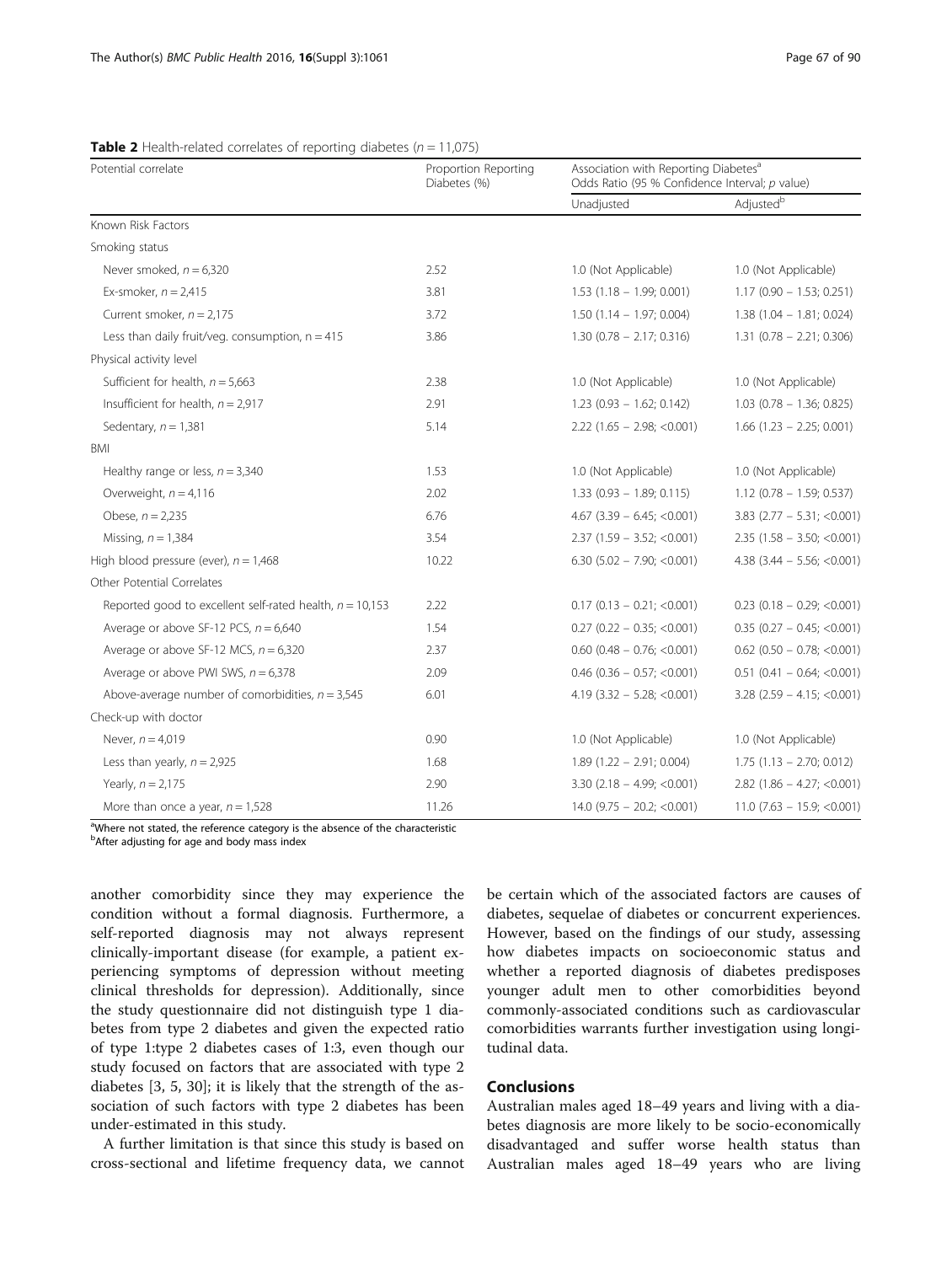| Potential comorbidity                    |                          | Potential comorbidity status                |                          |                                             |                                                          |
|------------------------------------------|--------------------------|---------------------------------------------|--------------------------|---------------------------------------------|----------------------------------------------------------|
|                                          |                          | Never diagnosed                             |                          | Lifetime diagnosis                          | in proportion with diabetes<br>$P$ value from $x^2$ test |
|                                          | Number of<br>respondents | % with early-onset<br>diabetes <sup>a</sup> | Number of<br>respondents | % with early-onset<br>diabetes <sup>a</sup> |                                                          |
| Angina                                   | 10,941                   | 2.5                                         | 98                       | 17.5                                        | < 0.001                                                  |
| Anxiety disorder                         | 9,595                    | 2.3                                         | 1,440                    | 4.1                                         | < 0.001                                                  |
| Arthritis                                | 10,160                   | 2.4                                         | 876                      | 5.2                                         | < 0.001                                                  |
| Asthma                                   | 8,487                    | 2.5                                         | 2,548                    | 3.0                                         | 0.215                                                    |
| Cancer                                   | 10,806                   | 2.4                                         | 231                      | 12.3                                        | < 0.001                                                  |
| Cataract                                 | 10,960                   | 2.5                                         | 86                       | 15.1                                        | < 0.001                                                  |
| Chronic bronchitis                       | 10,537                   | 2.4                                         | 486                      | 5.1                                         | < 0.001                                                  |
| Chronic Obstructive<br>Pulmonary Disease | 10,993                   | 2.5                                         | 50                       | 18.2                                        | < 0.001                                                  |
| Depression                               | 8,977                    | 2.0                                         | 2,070                    | 5.2                                         | < 0.001                                                  |
| Eczema                                   | 9,825                    | 2.5                                         | 1,207                    | 3.0                                         | 0.320                                                    |
| Heart attack                             | 10,972                   | 2.4                                         | 81                       | 28.7                                        | < 0.001                                                  |
| Heart failure                            | 10,998                   | 2.5                                         | 49                       | 35.5                                        | < 0.001                                                  |
| High blood pressure                      | 9,579                    | 1.7                                         | 1,468                    | 8.7                                         | < 0.001                                                  |
| High cholesterol                         | 9,608                    | 1.7                                         | 1,435                    | 7.7                                         | < 0.001                                                  |
| Schizophrenia                            | 10,952                   | 2.4                                         | 84                       | 16.9                                        | < 0.001                                                  |
| Sleep apnoea                             | 10,199                   | 2.2                                         | 841                      | 8.2                                         | < 0.001                                                  |
| Stroke                                   | 10,984                   | 1.9                                         | 60                       | 19.0                                        | < 0.001                                                  |

<span id="page-5-0"></span>**Table 3** Differences in proportion reporting diabetes by comorbidity status ( $n = 11,075$ )

<sup>a</sup>Proportion adjusted for survey design characteristics and then standardised based on the age distribution of Australian males aged 18- < 50 years based on the 2011 Census

without a diabetes diagnosis. Based on the associations detected in this study, single males living in regional areas who are socioeconomically disadvantaged and/or inactive or obese or who have other comorbidities may be an important subgroup to target for diabetes screening, disease management and prevention efforts.

#### Abbreviations

ASGS: Australian Statistical Geography Standard; BMI: Body mass index; MCS: SF-12 mental component score; PCS: SF-12 physical component score; PWI SWS: Personal wellbeing index subjective wellbeing score; PWI-A: Personal wellbeing index for adults

#### Acknowledgements

The research on which this paper is based on was conducted as part of the Australian Longitudinal Study on Male Health by the University of Melbourne. We are grateful to the Australian Government Department of Health for funding and to the boys and men who provided survey data.

#### Declaration

Publication of this article was funded by the Ten to Men Study. This article has been published as part of BMC Public Health Vol 16 Suppl 3, 2016: Expanding the knowledge on male health: findings from the Australian Longitudinal Study on Male Health (Ten to Men). The full contents of the supplement are available online at [https://bmcpublichealth.biomedcentral.com/articles/supplements/](https://bmcpublichealth.biomedcentral.com/articles/supplements/volume-16-supplement-3) [volume-16-supplement-3.](https://bmcpublichealth.biomedcentral.com/articles/supplements/volume-16-supplement-3)

#### Availability of data and materials

Ten to Men response data are available to researchers via a request and review process. Information on accessing Ten to Men data is available at [http://www.ten](http://www.tentomen.org.au/index.php/researchers.html.Copies) [tomen.org.au/index.php/researchers.html.Copies](http://www.tentomen.org.au/index.php/researchers.html.Copies) of Wave 1 questionnaires, Wave 1 data books, and the Ten to Men Data User's Manual are also available at that site.

Enquires about potential collaborations including sub-studies involving members of the Ten to Men cohort can be addressed to the Study Coordinator at info@tentomen.org.au.

#### Authors' contributions

RK, DE and SD were responsible for the analytical design. RK undertook data analysis. RK, DE and SD were involved in interpreting the analysis. RK drafted the manuscript. All authors undertook critical revision of the manuscript and have approved this manuscript version for submission.

#### Competing interests

The authors declare that they have no competing interests.

#### Consent for publication

Not applicable.

#### Ethics approval and consent to participate

The Australian Longitudinal Study on Male Health was approved by the University of Melbourne Human Research Ethics Committee (HREC 1237897 & 1237376). Participants provided written consent for their participation.

#### Author details

<sup>1</sup> Centre for Epidemiology and Biostatistics, The University of Melbourne, Melbourne, VIC 3010, Australia. <sup>2</sup>School of Clinical Sciences at Monash Health, Monash University, Clayton 3168, VIC, Australia. <sup>3</sup>Murdoch Childrens Research Institute, Parkville 3052, VIC, Australia. <sup>4</sup>Cancer Epidemiology Centre Cancer Council Victoria, Melbourne 3004, VIC, Australia.

#### Published: 31 October 2016

#### References

1. World Health Organization. Definition, Diagnosis and Classification of Diabetes Mellitus and its Complications: Report of a WHO Consultation. Part 1: Diagnosis